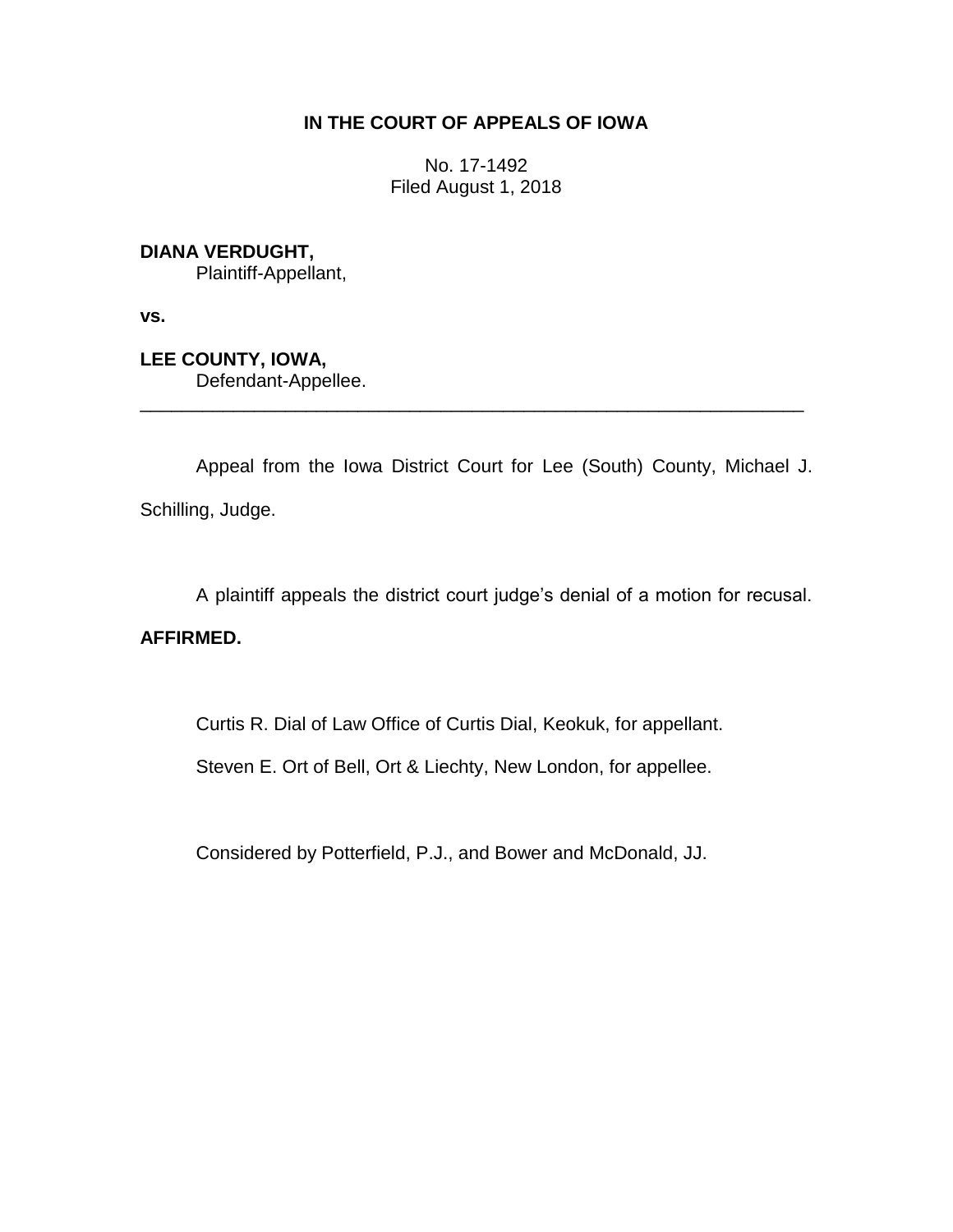## **MCDONALD, Judge.**

The question presented in this appeal is whether the district court judge abused his discretion in failing to recuse or disqualify himself from presiding over a civil jury trial. In determining whether recusal is necessary in any particular case, "the burden of showing grounds for recusal is on the party seeking recusal." *State v. Haskins*, 573 N.W.2d 39, 44 (Iowa Ct. App. 1997). "This burden is substantial[,] and we will not overturn the trial judge's decision absent an abuse of discretion." *Id.* To show an abuse of discretion, a party must demonstrate the judge exercised his discretion "on grounds or for reasons clearly untenable or to an extent clearly unreasonable." *In re Estate of Olson*, 479 N.W.2d 610, 613 (Iowa Ct. App.1991) (quoting *State v. Blackwell*, 238 N.W.2d 131, 138 (Iowa 1976)).

The record reflects Diana Verdught filed this suit against Lee County, Iowa, in September 2015. In her petition, she asserted the following claims against the county: (1) "wrongful discharge from employment/retaliatory discharge by constructive discharge;" (2) "violation of whistle blower statute;" (3) retaliatory hostile work environment; and (4) hostile work environment based on her sex. The matter came on for trial in August 2017. At the time of trial, the district court judge disclosed to the parties information that might be relevant to a motion for disqualification.

I would like to begin with, Iowa Rule 51:2.11 and 5 says that, quote, a judge should disclose on the record information that the judge believes the parties or their lawyers might reasonably consider relevant to a possible motion for disqualification, even if the judge believes there is no basis for disqualification.

So based upon that comment, I want to make it clear for the record a couple things.

Number one, my wife works for Lee County, Iowa, in the Public Health Department.

2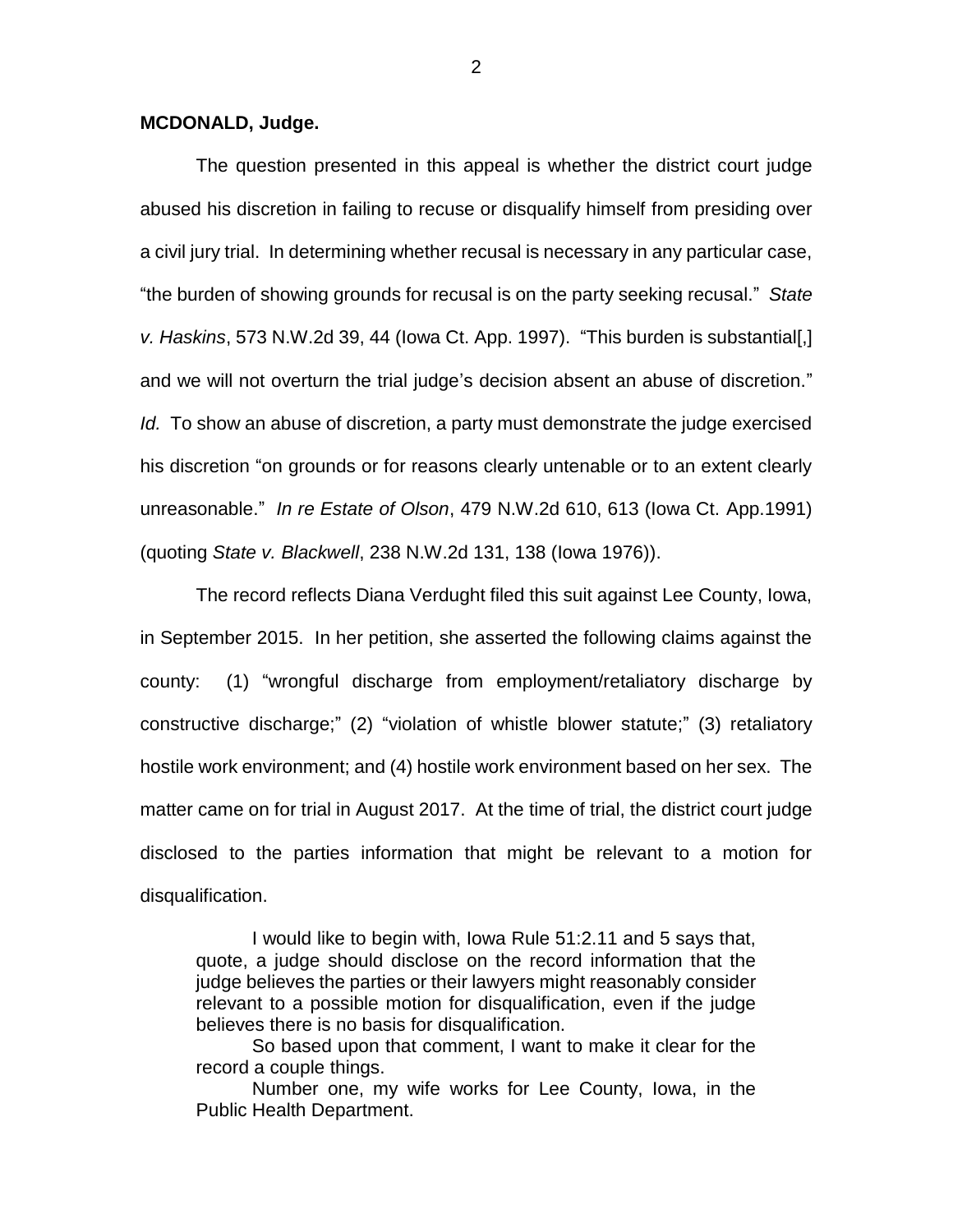Second, I know—I know Mr. Buckley [a supervisor in plaintiff's department], and I've met him a time or two in connection with my wife's employment. I have no social relationship with Mr. Buckley, past or present, neither does my wife, other than the fact that they may have had contact with each other in connection with their employment with Lee County.

Next, I do know, have met, the members of the Lee County Board of Supervisors. I've met them in my capacity as a judge because I've sworn in the sheriff and deputy sheriffs for Lee County, Iowa, on three or four occasions. I've also sworn in members of the Board of Supervisors. I have no ongoing past or present social relationship with any members of the Lee County Board of Supervisors, and, of course, in my capacity as a judge, I know other members of the—or in employment with Lee County, including the Lee County attorney, the assistant Lee County attorney—attorneys, I should say. I also know Denise Fraise, who has—I think she might be the auditor. I've had dealings with her both in my capacity as a judge, and she's the one that calls me to swear in Lee County officials when I'm asked to do that. I've also met her at the Lee County office building in Fort Madison when the election results for the bond referendum for the public health building were announced.

I have no past or present social relationship with any of the individuals that I've mentioned, other than my wife, of course.

So if any of you want to discuss what I said outside my presence, you have the right to do so. If you feel that you want to make a further record about what I just said, feel free to. We can take a recess, and you can discuss it in private.

After the judge disclosed this information to the parties, plaintiff's counsel

and Verdught discussed the issue outside the presence of the district court judge.

Verdught subsequently requested the district court judge disqualify himself

because of a conflict of interest. Defense counsel had no objection to the judge

presiding over the trial. The district court judge denied the request, stating as

follows:

THE COURT: The request that the Court recuse or disqualify itself is denied, and I'll explain my reasons.

I've carefully reviewed a couple times today Rule 51:2.11, which sets forth the specific circumstances under which it's mandatory that a judge disqualify himself or herself, and there's been no suggestion made by the plaintiff that any of those apply. In looking them over, I don't think any of those apply. The comment to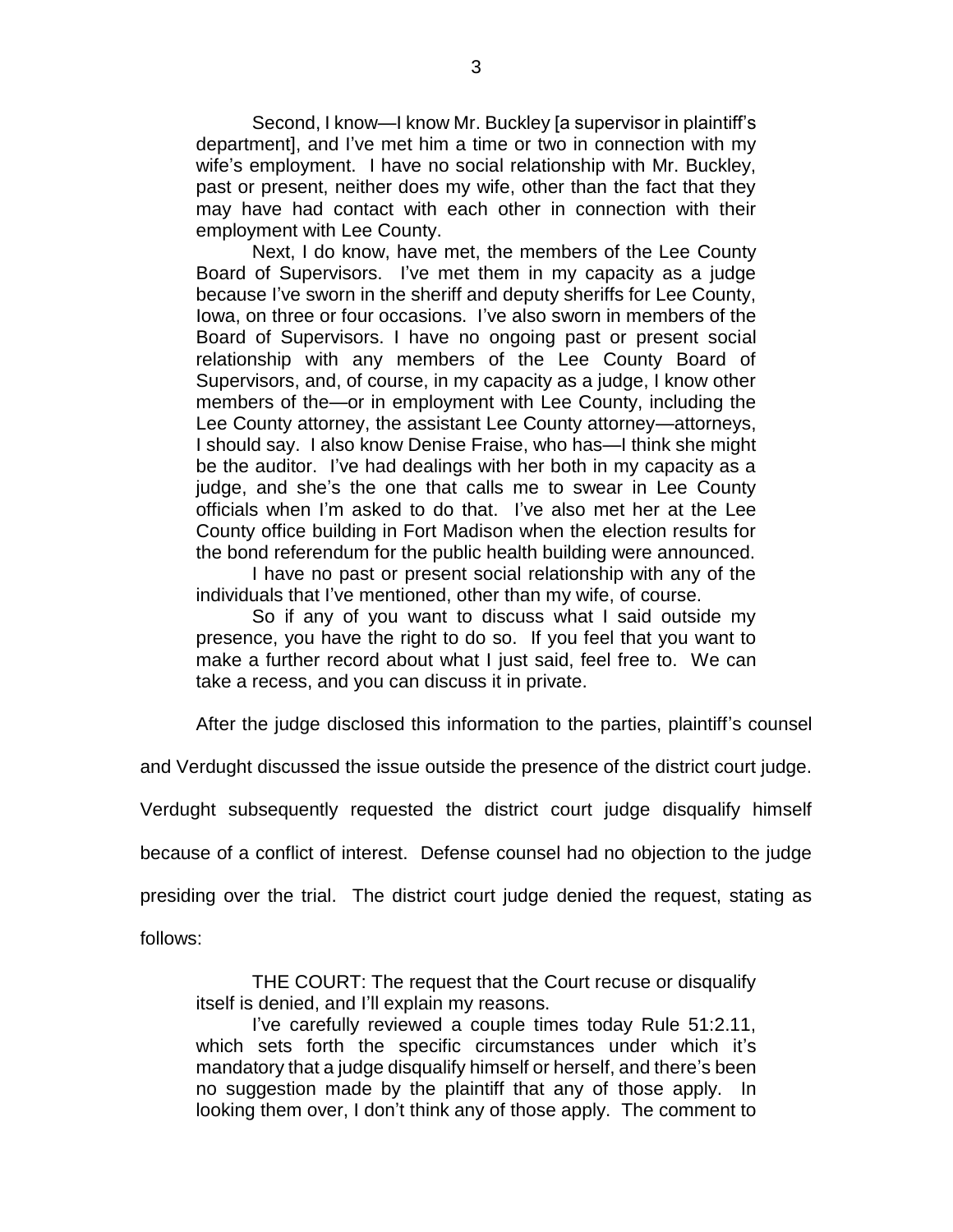the rule says: Under this rule a judge is disqualified whenever the judge's impartiality might reasonably be questioned, regardless of whether any of the specific provisions of Paragraphs (A)(1) through 5 apply.

I suppose the key word there is might reasonably be questioned, and, Mr. Dial [Verdught's counsel], as I understand it, the basis for your concern is the fact that my spouse is an employee of Lee County, Iowa; is that—is that the basis of your concern?

MR. DIAL: Yes, Your Honor.

THE COURT: Okay. I'm not sure how many people are employed by Lee County, Iowa, but my wife is not an employee of a particular—this was a conservation board or conservation office issue. She's not an employee of that office, and I don't see how a verdict for or against the defendant in this case would have any impact—economic impact on her. I don't—I just don't think there's a fair basis for concluding that the Court's impartiality can reasonably be questioned in this case under those circumstances. I think the connection between my spouse and the facts and circumstances of this case are just too tenuous to make that a basis for disqualification, so I'm going to overrule that. Any other record you want to make on that, Mr. Dial?

Let me—before I—let me also add, this is the day that the trial is scheduled to start, and this case was filed on September 11, 2015; in other words, it's two weeks shy of being two years old. Both parties deserve a resolution of the case. It's been scheduled for jury trial before and continued. It's been to the Appellate Court once, and it's time to get the case resolved. We also are short one judge in this district. We also have at least one judge on vacation. Whether it's even possible to get another judge to hear this case this week, I'm not certain. I want to add that to the record, because I think that's a consideration. Those things are a consideration as well.

The matter proceeded to trial, the jury found in favor of Lee County, and the

district court judge entered judgment in favor of the county. The plaintiff timely

filed this appeal.

We cannot conclude the plaintiff carried her substantial burden of establishing the district court judge abused his discretion in denying the disqualification motion. The relevant standards for recusal are set forth in the Iowa Code of Judicial Conduct. "A judge shall uphold and apply the law, and shall perform all duties of judicial office fairly and impartially." Iowa Code of Judicial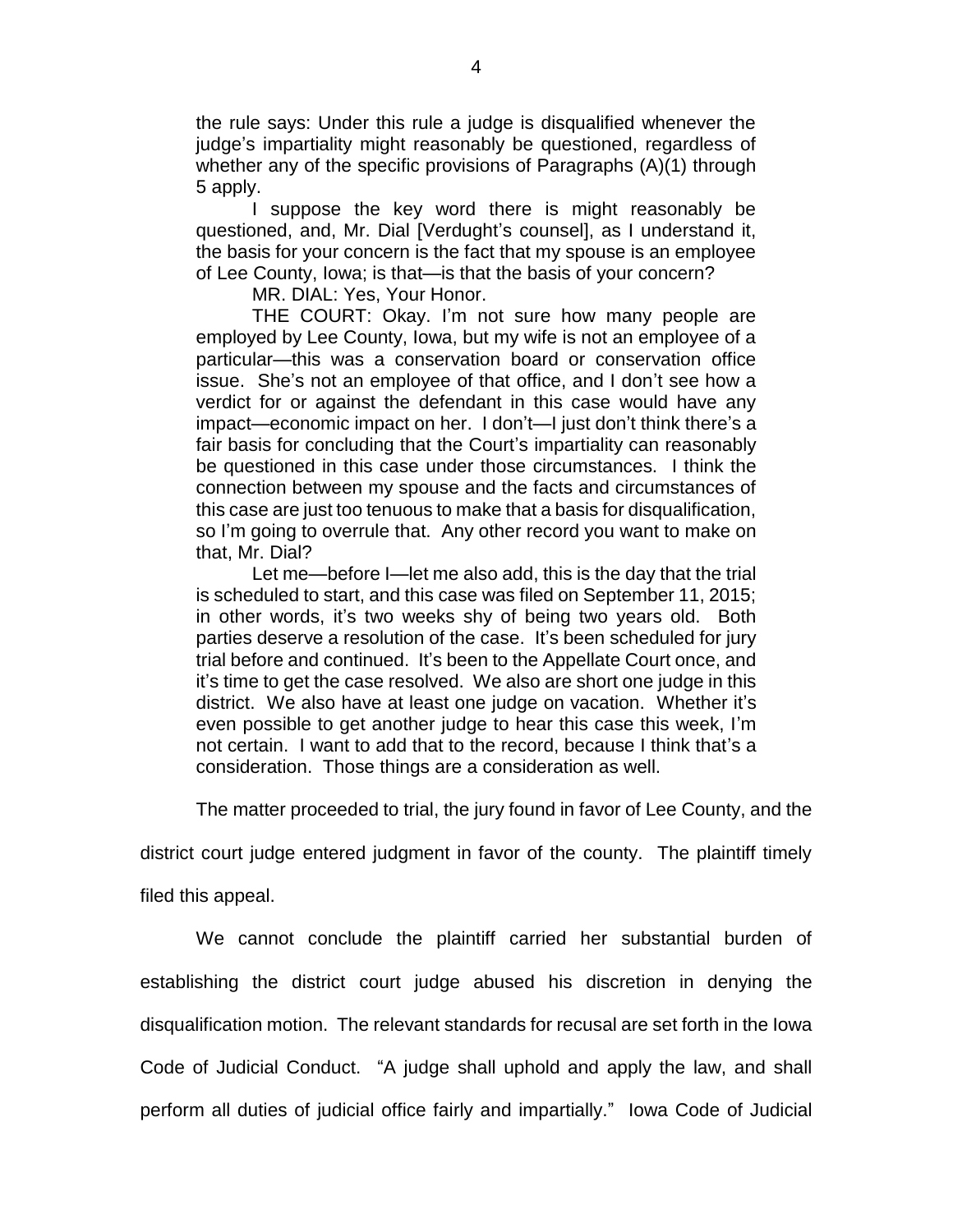Conduct R. 51:2.2. The Iowa Code of Judicial Conduct enumerates certain circumstances in which the judge must recuse himself. *See* Iowa Code of Judicial Conduct R. 51:2.11(A)(1)–(6). One such circumstance is when the "judge has a personal bias or prejudice concerning a party or a party's lawyer, or personal knowledge of facts that are in dispute in the proceeding." Iowa Code of Judicial Conduct R. 51:2.11(A)(1). The enumerated circumstances are nonexclusive, however, and the "judge shall disqualify himself or herself in any proceeding in which the judge's impartiality might reasonably be questioned . . . ." Iowa Code of Judicial Conduct R. 51:2.11(A).

Here, there is no actual conflict of interest requiring recusal under the Code of Judicial Conduct. *See* Iowa Code of Judicial Conduct R. (A)(1)–(6). Nor are there any facts present in which the district court judge's impartiality might reasonably be questioned. *See* Iowa Code of Judicial Conduct R. 51:2.11 cmt. 1. As the district court judge noted, while his spouse was employed by the county, his spouse was not employed in the same agency as the plaintiff or the relevant witnesses. The plaintiff was employed in the Conservation Department. The judge's spouse worked in the Health Department. The district court judge stated he did not have any personal knowledge of the facts and circumstances of the case. The mere fact the judge's spouse was employed by the county does not give rise to any reason to believe a verdict entered against the county would have had any consequences, financial or otherwise, for the judge's spouse or the judge. *See, e.g., Ex parte James*, No. 1950241, 1997 WL 35021641, at \*2 (Ala. Jan. 10, 1997) (denying recusal motion where judge's spouse was employed by government entity, government entity was a party, and there was no reason to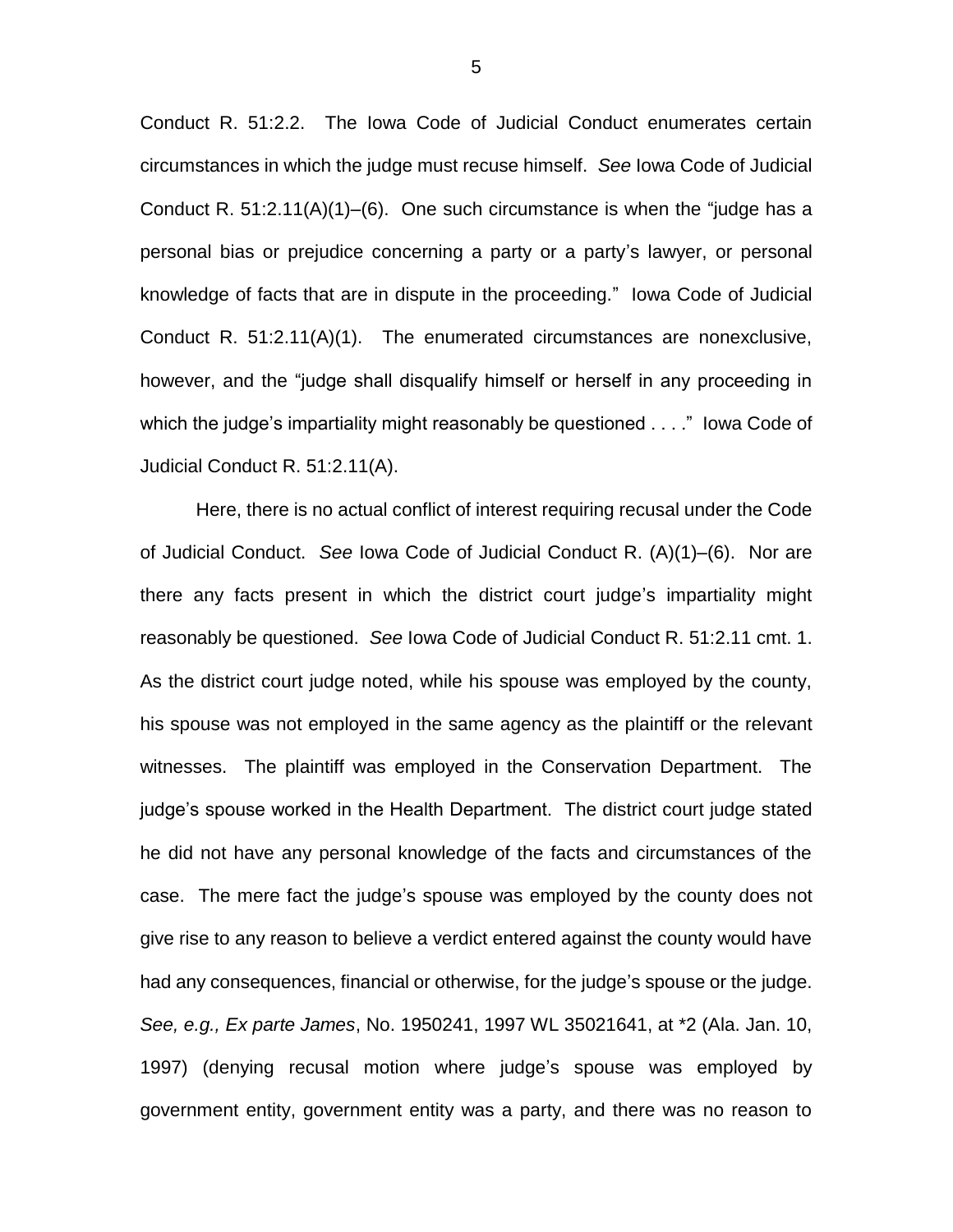believe the litigation would have any financial impact on the judge's spouse or the judge), *vacated on other grounds*, No. 1950241, 2001 WL 36647064 (Ala. June 29, 2001); *State v. Putnam*, 675 A.2d 422, 424–25 (Vt. 1996) (stating there is no per se rule requiring recusal "where a spouse or other relative is employed by, or is otherwise aligned with, a party appearing before the judge" and citing cases).

In addition, the judge has the duty to decide. The judge is duty-bound to "hear and decide matters assigned to the judge, except when disqualification is required by rule 2.11 or other law." Iowa Code of Judicial Conduct R. 51:2.7.

Judges must be available to decide the matters that come before the court. Although there are times when disqualification is necessary to protect the rights of litigants and preserve public confidence in the independence, integrity, and impartiality of the judiciary, judges must be available to decide matters that come before the courts. Unwarranted disqualification may bring public disfavor to the court and to the judge personally.

*Id.* at 51:2.7 cmt. 1. It has thus been observed that mere speculation of partiality is not sufficient; "[t]here is as much obligation for a judge not to recuse when there is no occasion for him to do so as there is for him to do so when there is." *Hinman v. Rogers*, 831 F.2d 937, 939 (10th Cir.1987).

In this case, the district court judge appropriately considered his duty to decide the case. The district court judge noted judicial resources in the district court were limited because there was a judicial vacancy and another judge was unavailable. The district court judge noted the case had been pending for a significant period and the matter should be tried without further delay. These considerations support the denial of the motion. *See, e.g.*, *United States v. Snyder*, 235 F.3d 42, 46 (1st Cir. 2000) (noting an erroneous recusal may be prejudicial in some circumstances and that "the unnecessary transfer of a case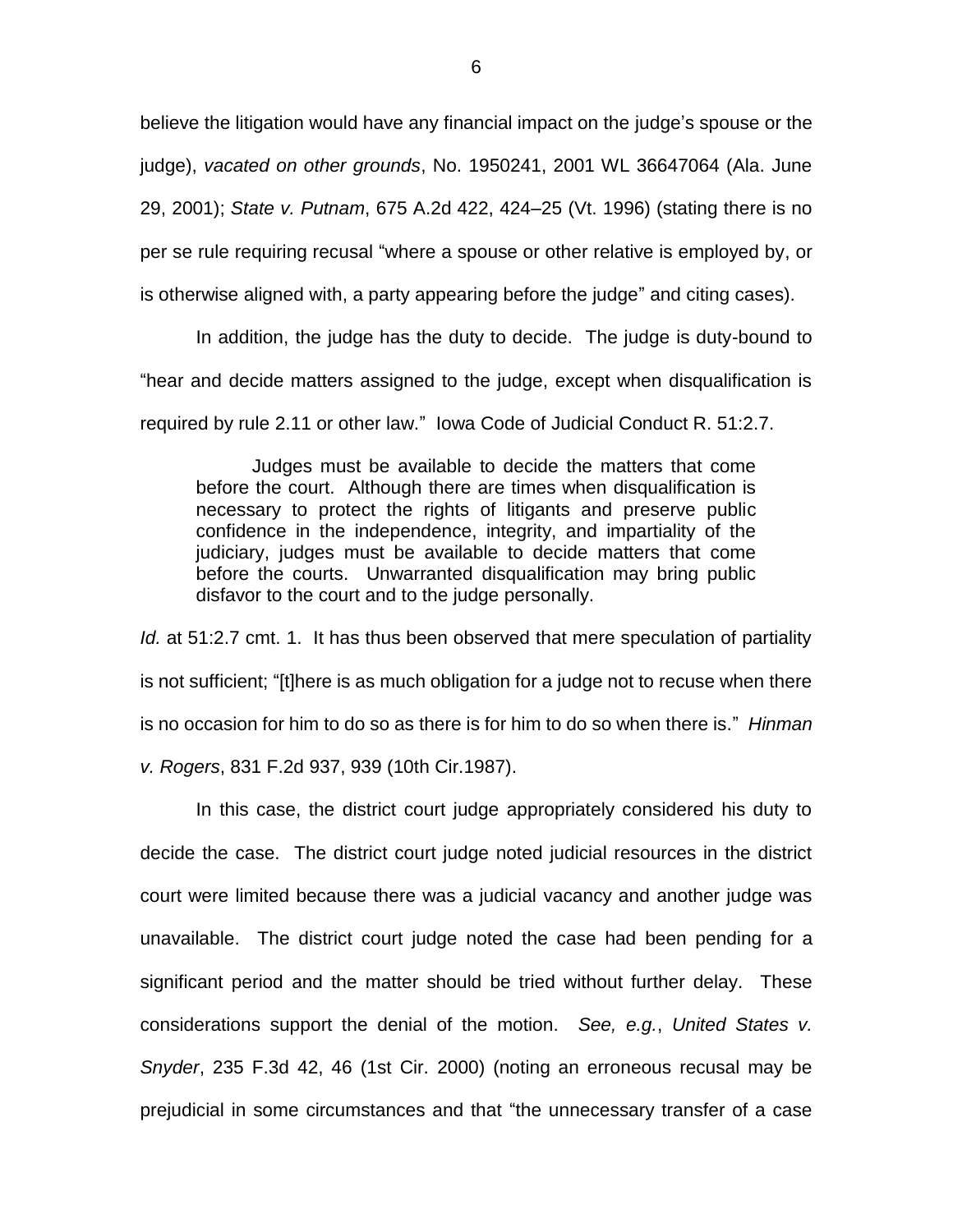from one judge to another is inherently inefficient and delays the administration of justice"); *Camacho v. Autoridad de Telefonos de Puerto Rico*, 868 F.2d 482, 491 (1st Cir. 1989) (noting that the judicial system would be "paralyzed" were standards for recusal too low).

Finally, the plaintiff has not established prejudice. "Before recusal is necessary, actual prejudice must be shown." *State v. Biddle*, 652 N.W.2d 191, 198 (Iowa 2002). This matter was tried to a jury, and the jury returned a verdict in the defendant's favor. The plaintiff has not identified any ruling or other action of the judge that prejudiced the plaintiff's ability to fairly present her case to the jury. Indeed, the plaintiff does not even allege prejudice. The mere allegation of impropriety without a showing of prejudice is not sufficient to merit reversal. *See In re A.B.*, 445 N.W.2d 783, 784 (Iowa 1989).

The district court judge in this case appropriately disclosed on the record information the judge believed the parties or their lawyers might reasonably consider relevant to a possible motion for disqualification even though the judge believed there was no basis for disqualification. The judge appropriately allowed the parties to discuss the matter outside the judge's presence and then make a record on the issue. The judge heard from the plaintiff's lawyer on the request for disqualification. Ultimately, the judge denied the motion on the ground there was no conflict of interest and no appearance of impropriety. In addition, the exigencies of the situation demanded the judge preside over the case. This decision was committed to the sound discretion of the judge. The plaintiff has not established

7